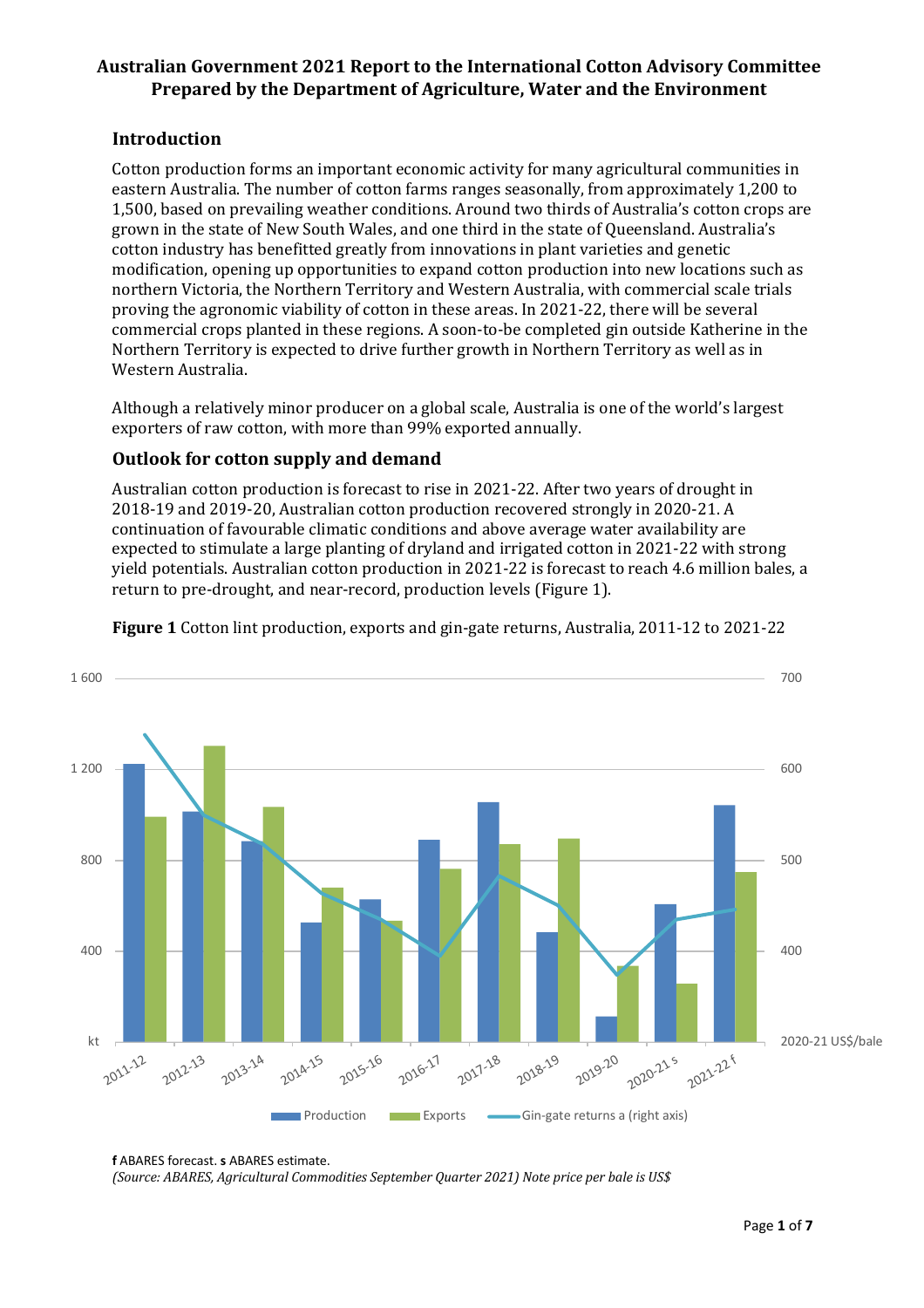Figure 2 Australia's major cotton growing regions





**COTTON AUSTRALIA LIMITED** www.cottonaustralia.com.au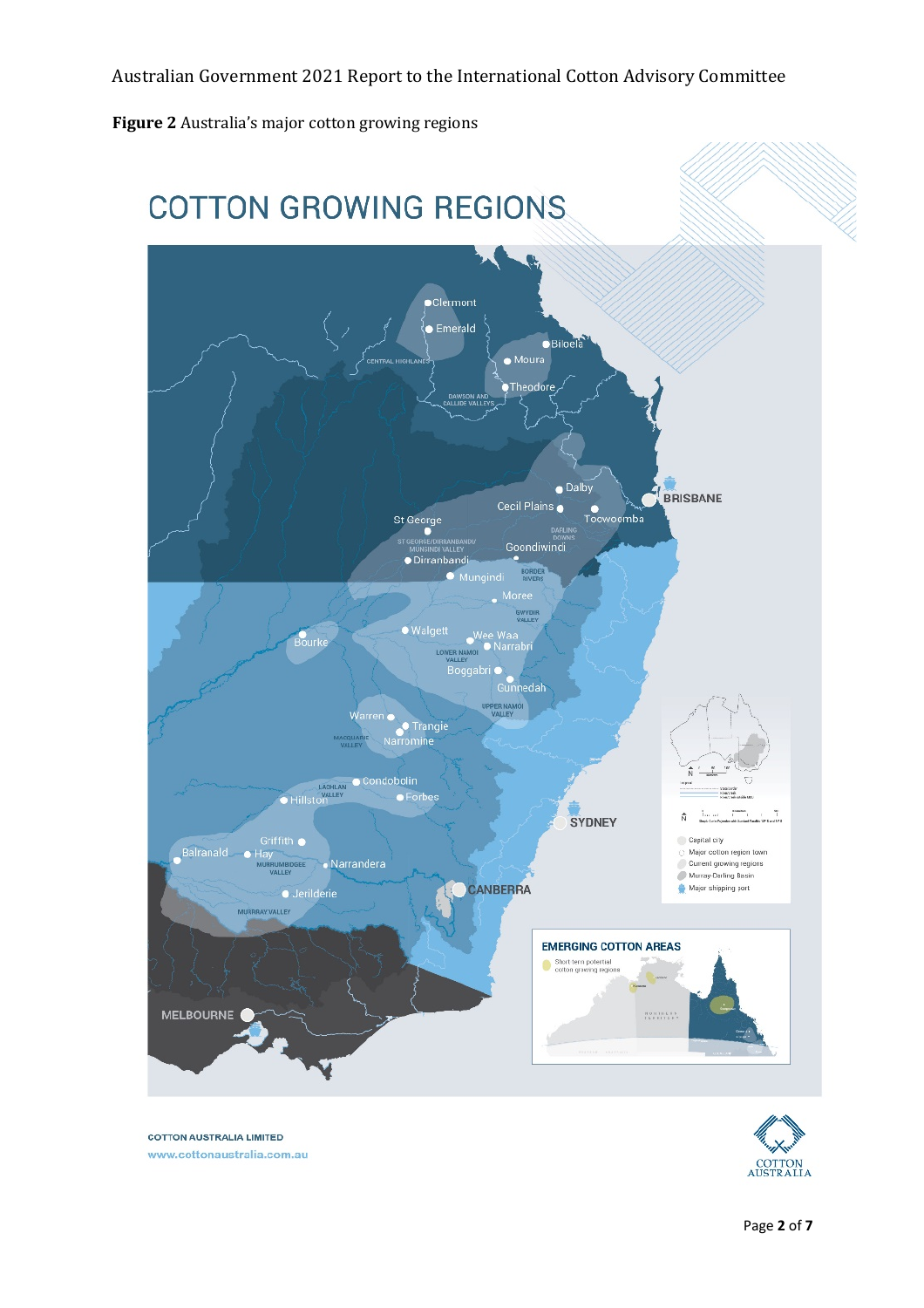# *Forecast production in 2021-22*

Cotton Australia, the national industry representative body, forecasts the production of Australian cotton lint to reach 1,035,553 tonnes in 2021-22, a 70% increase on 2020-21 production levels. This improvement can be attributed to greatly improved dam storage levels and seasonal conditions. Total cotton plantings are expected to cover 532,000 hectares in  $2021-22$ , up from an estimated  $297,000$  hectares in the previous season.<sup>1</sup> Cotton plantings and production recovered strongly in the 2020-21 season due to the onset of La Niña climate conditions, which are associated with above average rainfall for eastern and northern Australia during winter, spring and early summer. The wet conditions are forecast to continue in the 2021-22 season, with the Australian Bureau of Meteorology expecting another La Niña event to form over late-spring. Dam levels across most growing regions have been replenished over the past year, spurring large irrigated cotton plantings. Meanwhile, the forecast wet conditions will encourage increased dryland cotton plantings and support good yield potentials.

## *Forecast exports in 2021-22*

In 2021–22, the Australian Bureau of Agricultural and Resource Economics and Sciences (ABARES) forecasts Australian cotton exports to reach approximately 749,000 tonnes. A recovery in textile demand following the easing of COVID-19 restrictions in 2021-22 is expected to keep world cotton prices elevated, contributing to an increase in the value of Australian cotton exports to around A\$2.55 billion (US\$1.92 billion<sup>2</sup>).

## *Forecast return to growers in 2021-22*

In 2021–22, ABARES forecasts the return to Australian cotton growers to increase to an average A\$591 (US\$446<sup>2</sup>) per bale (227 kilograms), representing a 1.5% increase in returns from 2020-21.

## **Issues facing the Australian cotton industry**

#### *Cotton exports*

In 2020, China was by far the largest importer of Australian raw cotton, followed by Vietnam and Turkey. Other major importers of Australian cotton include Indonesia and Bangladesh; however, their share of Australia's exports has remained relatively small.

In addition, the Australian industry continues to explore opportunities to diversify its markets to mitigate the impacts of COVID-19, including global freight capacity constraints that are driving up shipping costs, generating greater uncertainty and limiting export options.

Finding importers for the large 2021-22 Australian cotton crop will be an ongoing issue that the Australian industry is effectively dealing with. Cotton Australia and the Australian Cotton Shippers Association have received an Agricultural Trade and Market Access Cooperation (ATMAC) grant to establish a long-term strategy for market diversification for Australian cotton.

#### *Drought preparedness*

Key issues for the Australian cotton industry include recovery from the last drought and issues relating to water security. However, drought is a recurring feature of a drying Australian landscape. The Australian Government's Drought Response, Resilience and Preparedness Plan<sup>3</sup>

 $<sup>1</sup>$  Figures in this paragraph are provided by Cotton Australia. Variance between Australian Government</sup> forecasting and Cotton Australia can be attributed to differing forecasting methodologies.

<sup>&</sup>lt;sup>2</sup> Based on 2021-21 currency conversion of A\$1 being equivalent to US\$0.754

<sup>&</sup>lt;sup>3</sup> Australian Government Drought Response, Resilience and Preparedness Plan (awe.gov.au)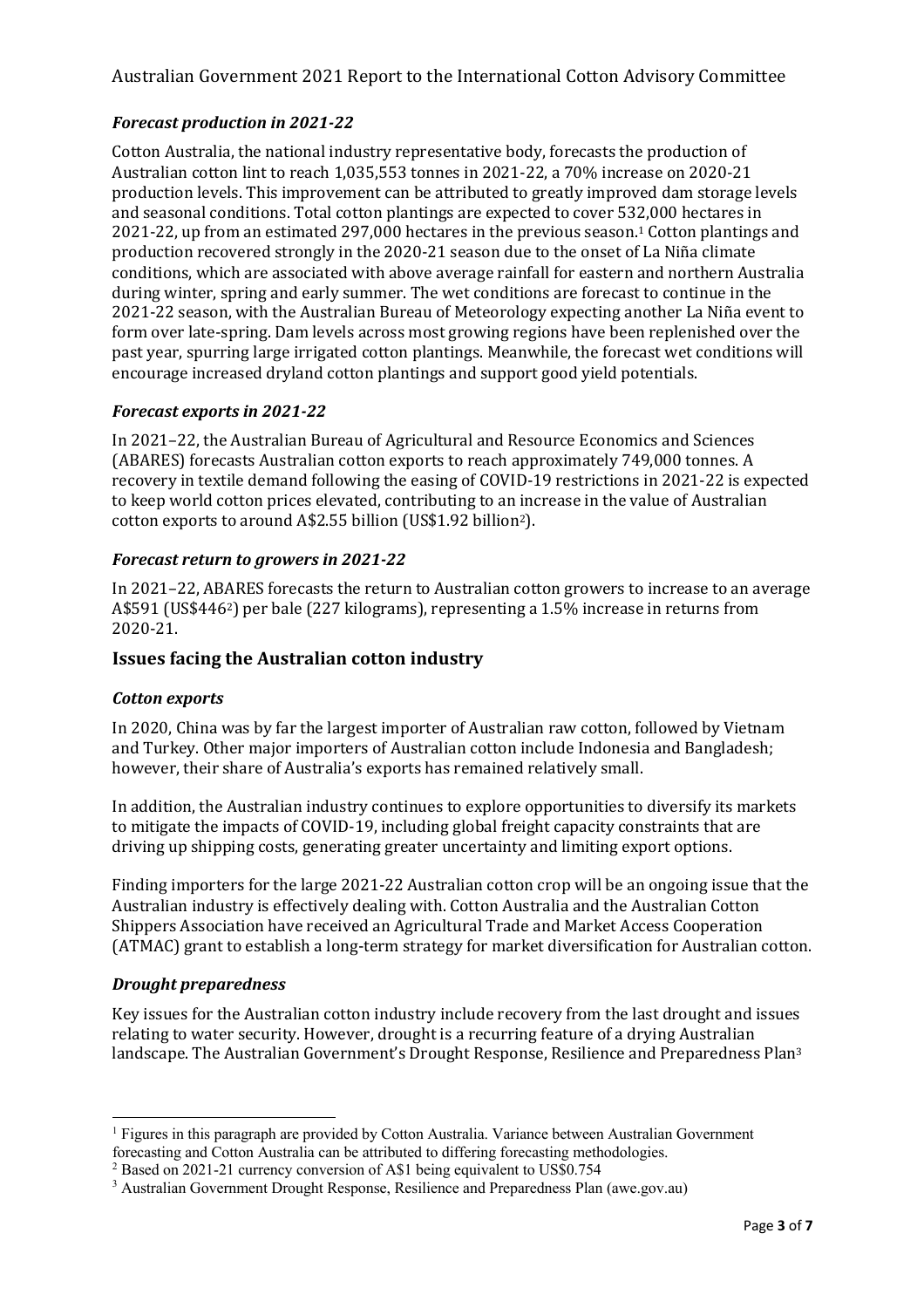focuses on immediate action and support for wider communities affected by drought as well as long-term resilience and preparedness.

While most of Australia is experiencing recovery from prolonged dry conditions, the impact of drought on farmers, rural communities and the national economy is likely to worsen unless farmers continue to adapt. That is why the Australian Government has committed to support farmers and communities with the tools they need to prepare for, manage and sustain their livelihoods through drought, via the A\$5 billion (US\$3.4 billion<sup>4</sup>) Future Drought Fund. Learning to live with and adapt to climate change, including the drought cycle, will help make agricultural production – including cotton production – more productive and profitable, better protect Australia's land and water which the industry depends on and, strengthen the rural communities that the sector supports.

### *Water Security – Murray–Darling Basin Plan*

The Murray–Darling Basin (the Basin) is one of the most important food and fibre regions in Australia, producing one-third of the national food supply and exporting produce to many other countries. In total, the Basin contains about  $40\%$  of the nation's irrigating agricultural businesses and accounts for roughly 91% of Australia's total cotton farms and cotton area.

The Australian Government's water resource management focuses on national leadership and cooperation with state and territory governments. State and territory governments have the primary responsibility to regulate and manage Australian water resources. Local government also plays a crucial role in water management, particularly managing storm water, and in some instances water supply and wastewater treatment.

In 2012, there was widespread agreement across governments that a plan was needed to manage the Basin as a connected system and protect the Basin for future generations. The Murray–Darling Basin Plan 2012 (Basin Plan) is a world-leading environmental program, which was agreed with bipartisan support in the Australian Parliament, and the support of Basin State and Territory Governments (New South Wales, Victoria, Queensland, the Australian Capital Territory and South Australia). The establishment of the Basin Plan followed several years of scientific, technical and socio-economic analysis, and extensive consultation with the public and Basin Governments. The Basin Plan aims to recover water and set some of it aside for the environment. The Basin Plan is returning the Basin to a healthier and more sustainable level, while continuing to support strong regional communities and sustainable food and fibre production.

In  $2019-20$ ,  $288,000$  megalitres of water was applied to  $44,000$  hectares of cotton plantings within the Murray–Darling Basin region. For irrigation purposes, most cotton growers in the Basin have what are classified "general, or low security" water licences, meaning that they only gain access to their share of water once the needs of communities, stock and domestic use, and the environment are met.

Floodplain harvesting is practiced in the northern Basin where cotton is grown. The Australian Government is committed to a fair and transparent process around water harvesting and water use in the Murray–Darling Basin. The New South Wales and Queensland governments are working towards licensing floodplain harvesting to ensure that water take is kept within legal limits.

<sup>4</sup> Based on 2019-20 currency conversion of A\$1 being equivalent to US\$0.671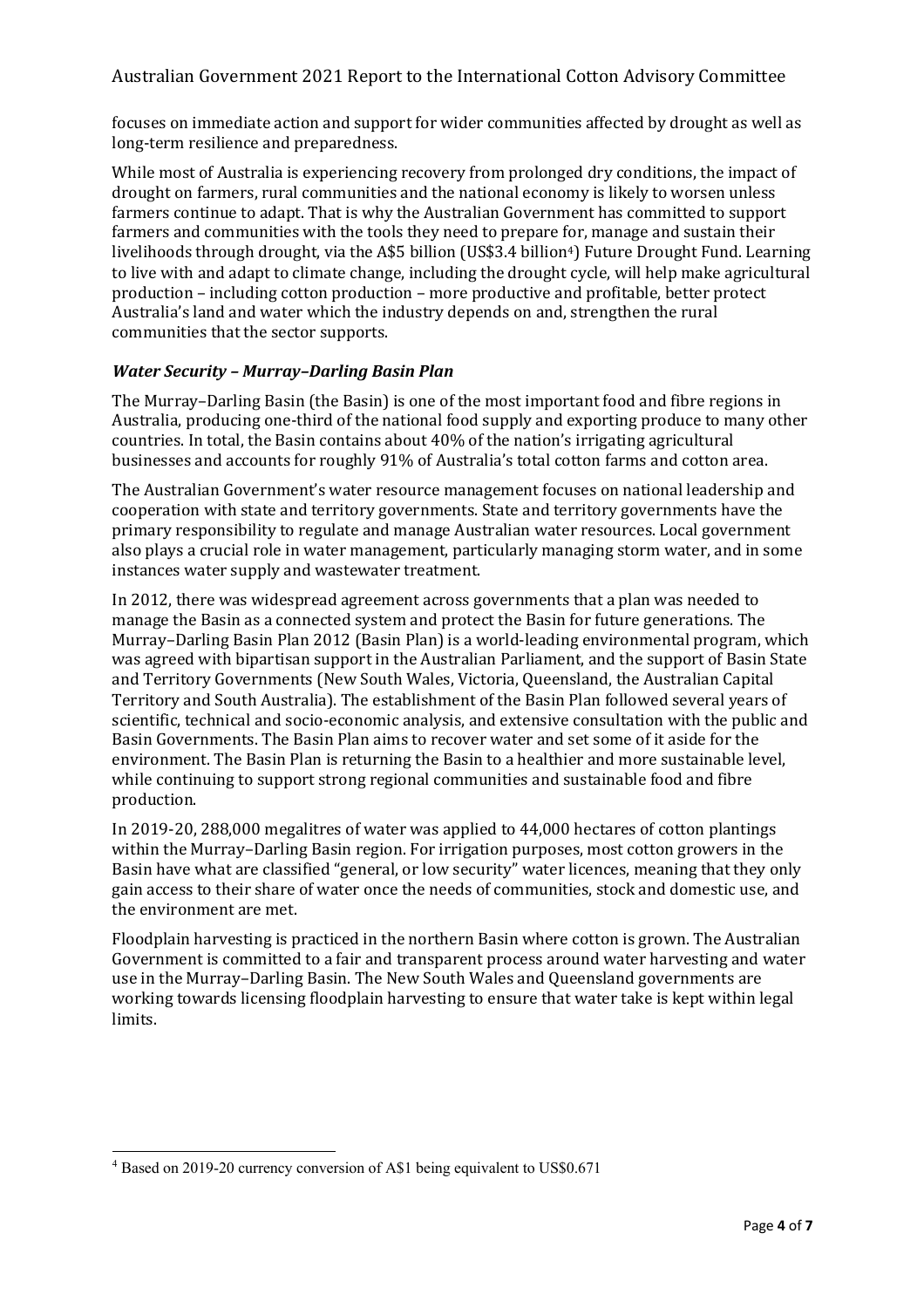The Australian Government has committed A\$13 billion (US\$9.7 billion<sup>5</sup>) to water reform in the Murray–Darling Basin, of which A\$8.5 billion<sup>6</sup> (US\$6.3 billion<sup>5</sup>) is committed to water infrastructure programs. More than 10,000 individual irrigators have benefitted from improvements to off-farm water delivery systems, and around 2,000 projects across the Basin have delivered improved returns from more efficient on-farm irrigation systems.

The Australian Government is supporting Australian agriculture's continued growth for the future, working toward making agriculture a A\$100 billion (US\$74.7 billion<sup>7</sup>) industry by 2030<sup>7</sup>. The Australian Government is helping to increase water security in areas where extensive irrigated agriculture already exists, while also helping to unlock new agricultural regions, especially in Australia's north.

### *Labour and skills shortage*

The Australian agriculture sector is currently experiencing a labour and skills shortage, driven by an ageing workforce and low attraction rates. This is being felt in the cotton industry, which is facing the challenge of attracting and retaining core staff, on-farm labour (unskilled and skilled, especially due to the COVID-19 restrictions reducing availability), and access to professional advisers and service providers. The remoteness of cotton farms in Australia also impedes recruitment.

The Australian Government has introduced a number of initiatives to ensure Australia has the agricultural workforce it needs now and into the future (please note that none of these initiatives provide government payments to farmers):

- creating the Australian agriculture worker visa to provide Australian agriculture a wider pool of workers to help to meet workforce gaps
- providing visa extensions and additional flexibility to encourage temporary visa holders already in Australia to work in agriculture
- reopening Pacific labour mobility schemes (following closure during the COVID-19 pandemic) that have been critical to meeting immediate needs
- delivering an Agriculture Workers Code to facilitate the movement of workers between Australia's states and territories
- committing A\$29.8 million (US\$22.4 million) to help the agriculture sector modernise its practices and image to better reflect the dynamic, innovative and resilient industry it is today
- encouraging Australians and young people to take up farm work by providing relocation assistance.

<sup>&</sup>lt;sup>5</sup> Based on 2020-21 currency conversion of A\$1 being equivalent to US\$0.747

<sup>6</sup> The Australian agriculture, fisheries and forestry sector aims to achieve A\$100 billion in farm gate output by 2030. Refer: https://www.agriculture.gov.au/ag-farm-food/ag2030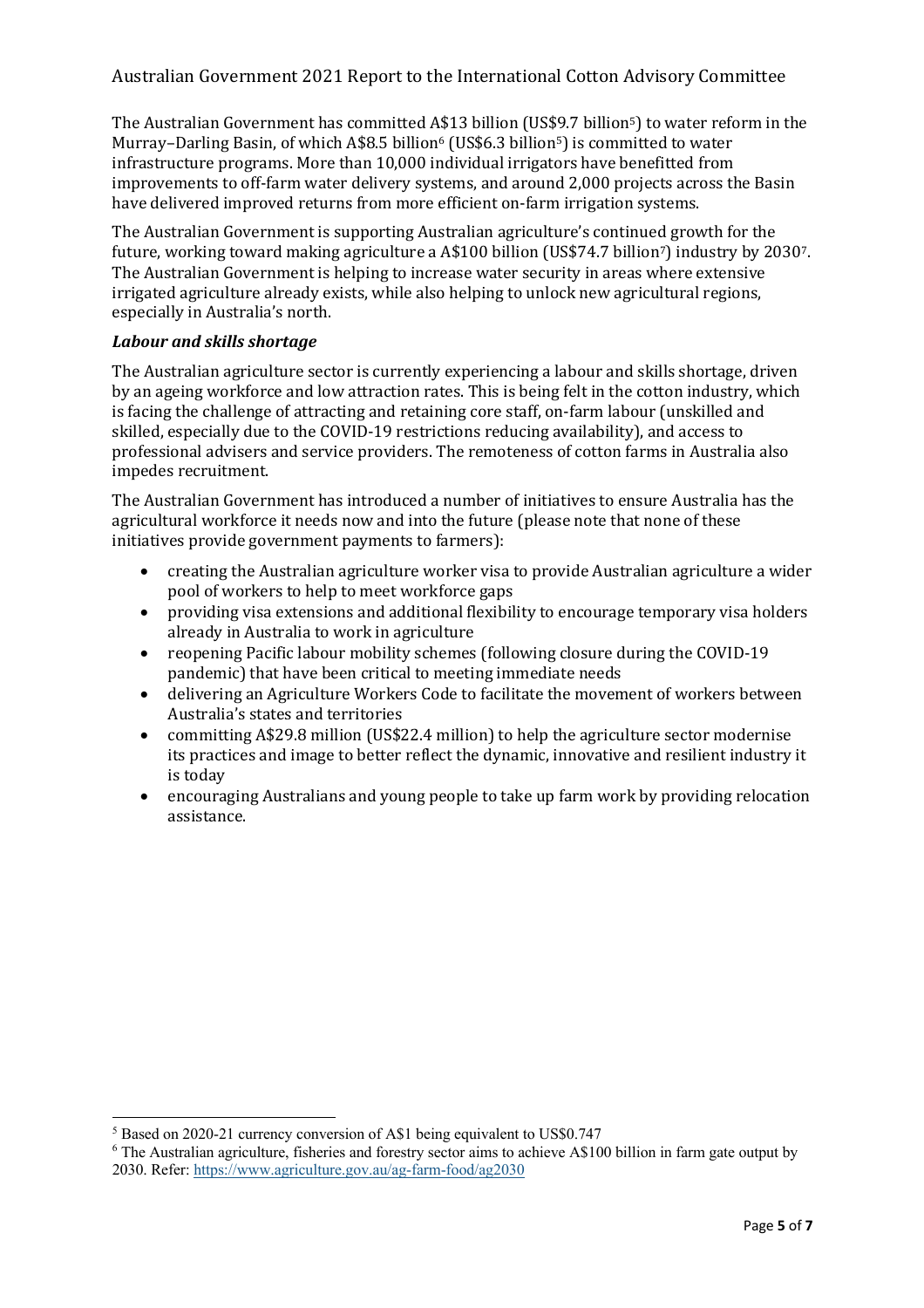## Cotton challenges: finding smart and sustainable solutions

#### *Role of the Public Sector in the cotton industry*

The Australian Government and cotton producers co-invest in cotton research, development, and extension (RD&E) through the Cotton Research and Development Corporation (CRDC) to deliver outcomes to benefit Australia's dynamic cotton industry and the wider community.

CRDC is funded through a research and development levy, which all growers pay. The levy equates to A\$2.25 (US\$1.70) for each 227 kilogram bale of cotton; or A\$4.06 (US\$3.06) per tonne of exported seed cotton, with the Government matching the funds dollar-for-dollar up to 0.5% of the cotton industry's gross value of production.

CRDC is currently working with its sister commodity Research and Development Corporations (RDCs, e.g. grains, beef, wool, sugar etc.) on a climate initiative, which will be a significant new co-investment program to foster thriving agriculture, fisheries and forestry industries regardless of pressures from a variable and changing climate. The initiative aims to focus investment in science and innovation at a grand scale to deliver research projects that improve the resilience of Australian agriculture to the effects of climate.

The RDC Climate Initiative has a singular focus on identifying the best ideas for transformative change that are the most desirable, the most technically feasible and the most economically viable. It will bring together the collective capacity of RDCs in a way that also is attractive for private and government investment. It will change the way the government, industry organisations and private sector work together to seize the most prospective investment opportunities.

#### *Improving water efficiencies in the cotton industry*

From 1992 to 2019, there has been a 97% increase in the bales of cotton grown per megalitre of water (effective rain and irrigation). This equates to a 48% decrease in water required per bale of cotton. Improved water efficiencies have been achieved using a range of farming practices and development of new cotton varieties, as well as advances in water infrastructure and monitoring technologies.

Cotton farmers continue to employ techniques and measures to improve their water use efficiency, for example using canopy temperature sensors, soil moisture probes, sophisticated weather forecasting software ahead of planting, and other technologies. They also apply physical measures such as improving irrigation systems, regular laser-levelling of fields to maintain irrigation application efficiency, and applying mulching and stubble to help retain soil moisture.

The Australian cotton industry's environmental management program – *myBMP* (Best Management Practices) –includes a water management module covering water quality, efficiency of storage and distribution for both dryland and irrigated farming practices to improve farming practices and carefully manage natural resources.

## *Transfer of Technology*

The cotton industry's joint extension program, CottonInfo, plays an important role in transferring research and development knowledge to the industry. Formed in 2012 by CRDC, Cotton Australia and Cotton Seed Distributors Ltd, the extension program is designed to improve research and development communication, improve industry responsiveness, and improve industry practices.

## *Cotton to Market Strategy*

The world's leading brands and retailers are increasingly demanding traceable fibres produced using more responsible and sustainable methods.